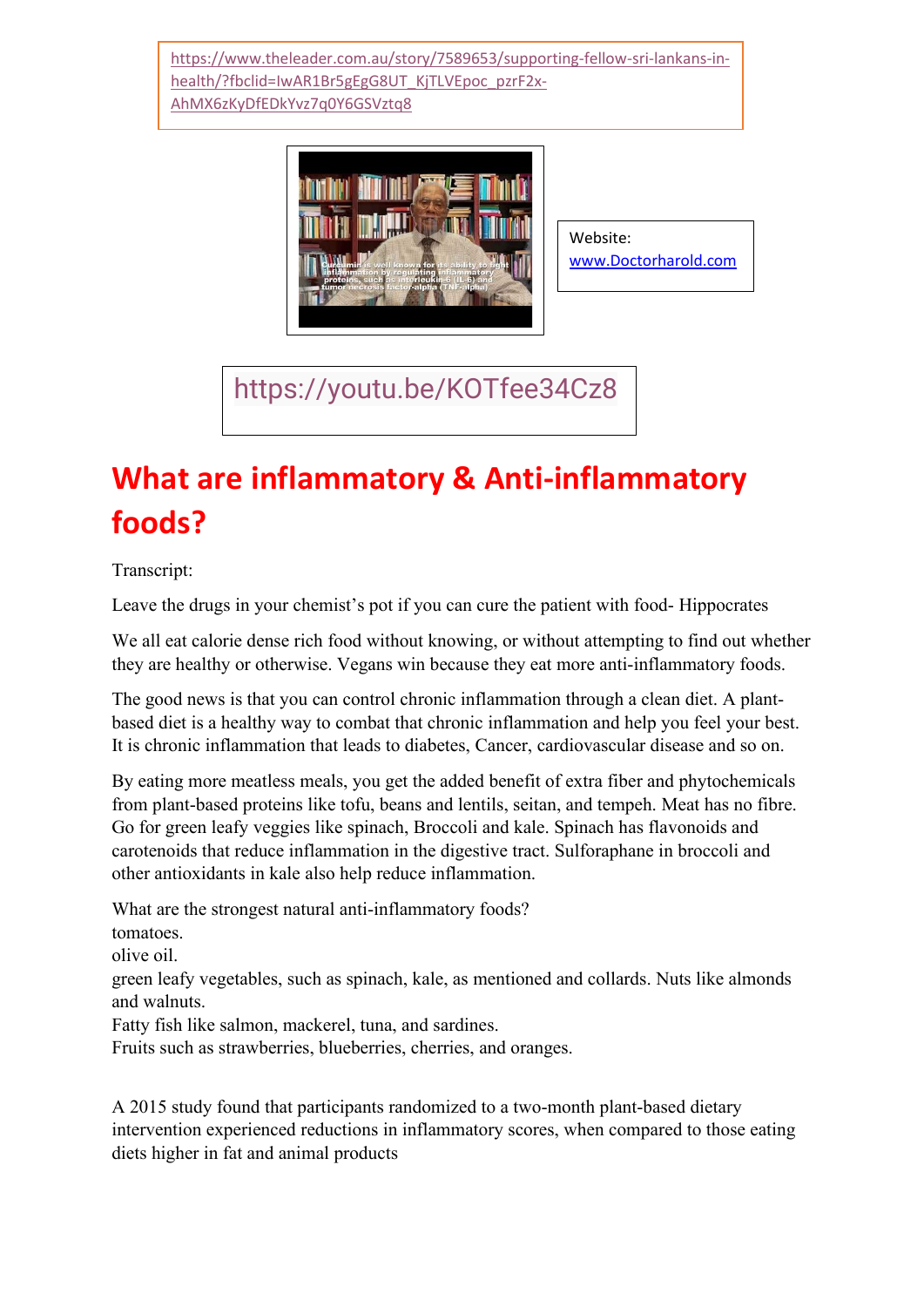Doctors are now finding out the best way to reduce inflammatory processes in your body is not in the medicine cabinet, but in the refrigerator. Such anti-inflammatory foods can fight any disease that causes inflammation.

Anti-inflammatory foods boost your immune system to fight any foreign invading microbes or chemicals that enter the body.

Most of the diseases such as cancer, heart disease, diabetes arthritis and others are caused by chronic inflammation in your body as mentioned earlier.

One of the most powerful tools to combat inflammation comes not from the pharmacy, but from the grocery store. "Many experimental studies have shown that components of foods or beverages may have anti-inflammatory effects," says Dr. Frank Hu, professor of nutrition and epidemiology in the Department of Nutrition at the Harvard School of Public Health.

What Foods cause inflammation? Try to avoid or limit these foods as much as possible: Refined carbohydrates, such as white bread and pastries French fries and other fried foods Soda and other sugar-sweetened beverages Red meat (burgers, steaks) and processed meat (hot dogs, sausage) margarine, shortening, and lard. Unhealthy calorie dense foods being tasty, contribute to weight gain, and weight gain is a factor for inflammation in your body.

## What meats are high inflammatory?

Common types of processed meat include sausage, bacon, ham, smoked meat, and beef jerky. Processed meat contains more advanced glycation end products (AGEs) than most other meats. Advanced glycation end products are formed by cooking meats and some other foods at high temperatures for long periods. They are known to cause inflammation It is important to remember that most curries with meat products are cooked for hours and more advanced glycation end products are formed, and unfortunately such prepared curries are harmful.

It is advised it would be healthier to slow-cooked spicy beef after marinading with Greek yogurt, salt, cumin, and coriander, for a couple of hours, when advanced glycation end products formation would be minimal.

Is the staple food among the Sri Lankans being rice and curry- is it anti-inflammatory? Brown rice and other unprocessed form of any rice is anti-inflammatory, as compared to white polished rice.

Most curries that go with the rice is anti-inflammatory in the cooking process, due to their anti-inflammatory properties. Being that curry powder is packed with spices like turmeric, coriander, and chili pepper, it's no wonder that this seasoning has been shown to provide antiinflammatory benefits.

Curry powder may offer a variety of health benefits due to the numerous healthful spices it contains.